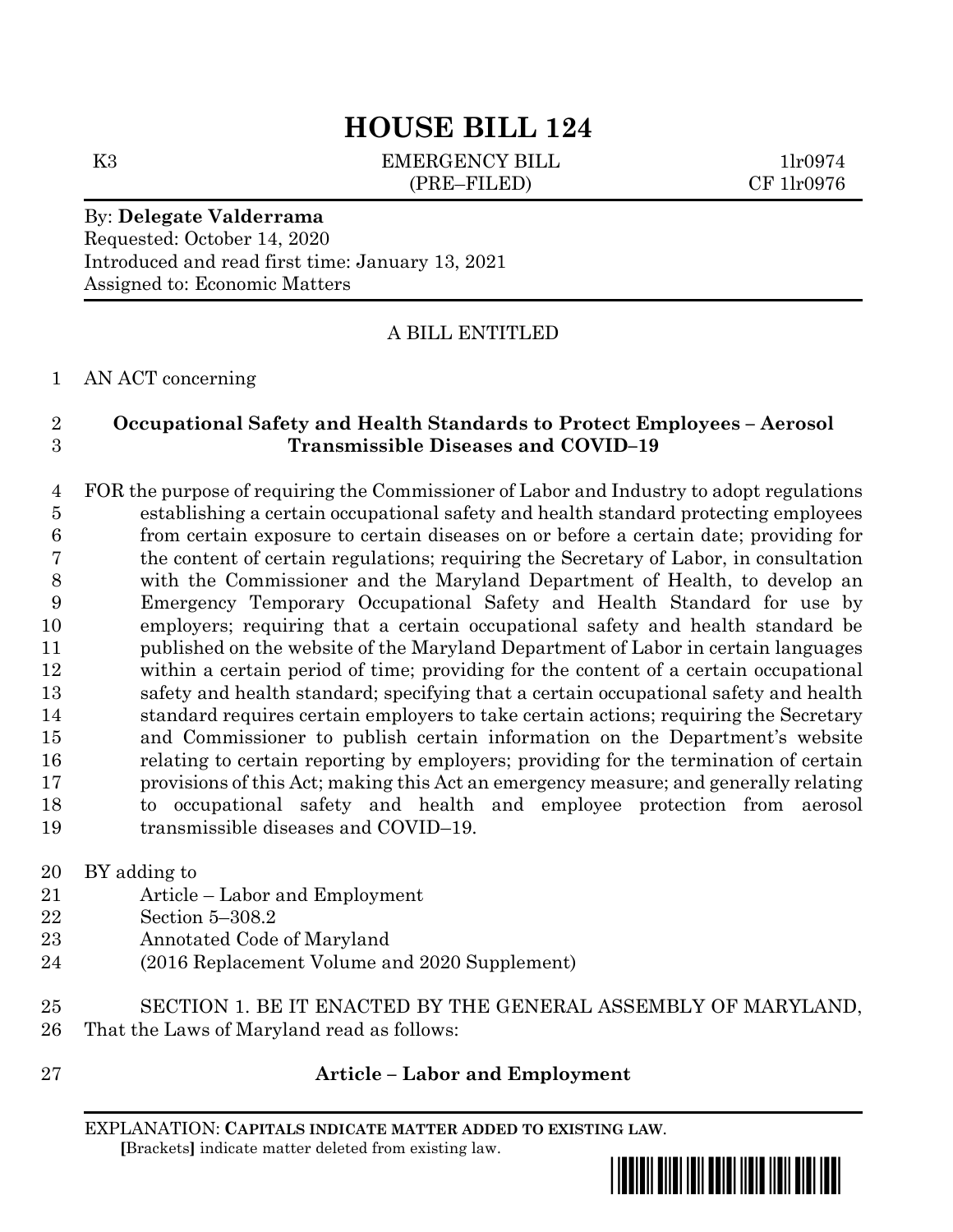**5–308.2.**

 **(A) ON OR BEFORE OCTOBER 1, 2021, THE COMMISSIONER SHALL ADOPT REGULATIONS THAT ESTABLISH A PERMANENT OCCUPATIONAL SAFETY AND HEALTH STANDARD TO PROTECT EMPLOYEES FROM OCCUPATIONAL EXPOSURE TO AEROSOL TRANSMISSIBLE DISEASES.**

 **(B) THE REGULATIONS REQUIRED UNDER SUBSECTION (A) OF THIS SECTION SHALL:**

 **(1) CONTAIN INDUSTRY–APPROPRIATE STANDARDS OF PROTECTION FOR EMPLOYEES FROM OCCUPATIONAL EXPOSURE TO INFECTIOUS PATHOGENS;**

 **(2) REQUIRE EMPLOYERS TO DEVELOP AND IMPLEMENT A COMPREHENSIVE INFECTIOUS DISEASE EXPOSURE CONTROL PLAN; AND** 

 **(3) PROHIBIT AN EMPLOYER FROM TAKING DISCRIMINATORY OR RETALIATORY ACTION AGAINST AN EMPLOYEE WHO:**

 **(I) REPORTS TO AN EMPLOYER, A FEDERAL, STATE, OR LOCAL AGENCY, THE MEDIA, OR A SOCIAL MEDIA PLATFORM:**

 **1. A VIOLATION OF A STANDARD ADOPTED IN REGULATIONS UNDER THIS SECTION; OR**

 **2. A GOOD FAITH CONCERN ABOUT A WORKPLACE INFECTIOUS DISEASE HAZARD;**

 **(II) SEEKS ASSISTANCE OR INTERVENTION FROM THE EMPLOYER OR A FEDERAL, STATE, OR LOCAL AGENCY WITH RESPECT TO A REPORT MADE UNDER ITEM (I) OF THIS ITEM;**

 **(III) VOLUNTARILY USES PERSONAL PROTECTIVE EQUIPMENT WITH A HIGHER LEVEL OF PROTECTION THAN IS PROVIDED BY THE EMPLOYER; OR**

 **(IV) EXERCISES ANY RIGHT PROTECTED IN REGULATIONS ADOPTED UNDER THIS SECTION.**

SECTION 2. AND BE IT FURTHER ENACTED, That:

 (a) On or before March 1, 2021, the Secretary of Labor, in consultation with the Commissioner of Labor and Industry and the Maryland Department of Health, shall develop and make available in English, Spanish, and Haitian Creole on the main page of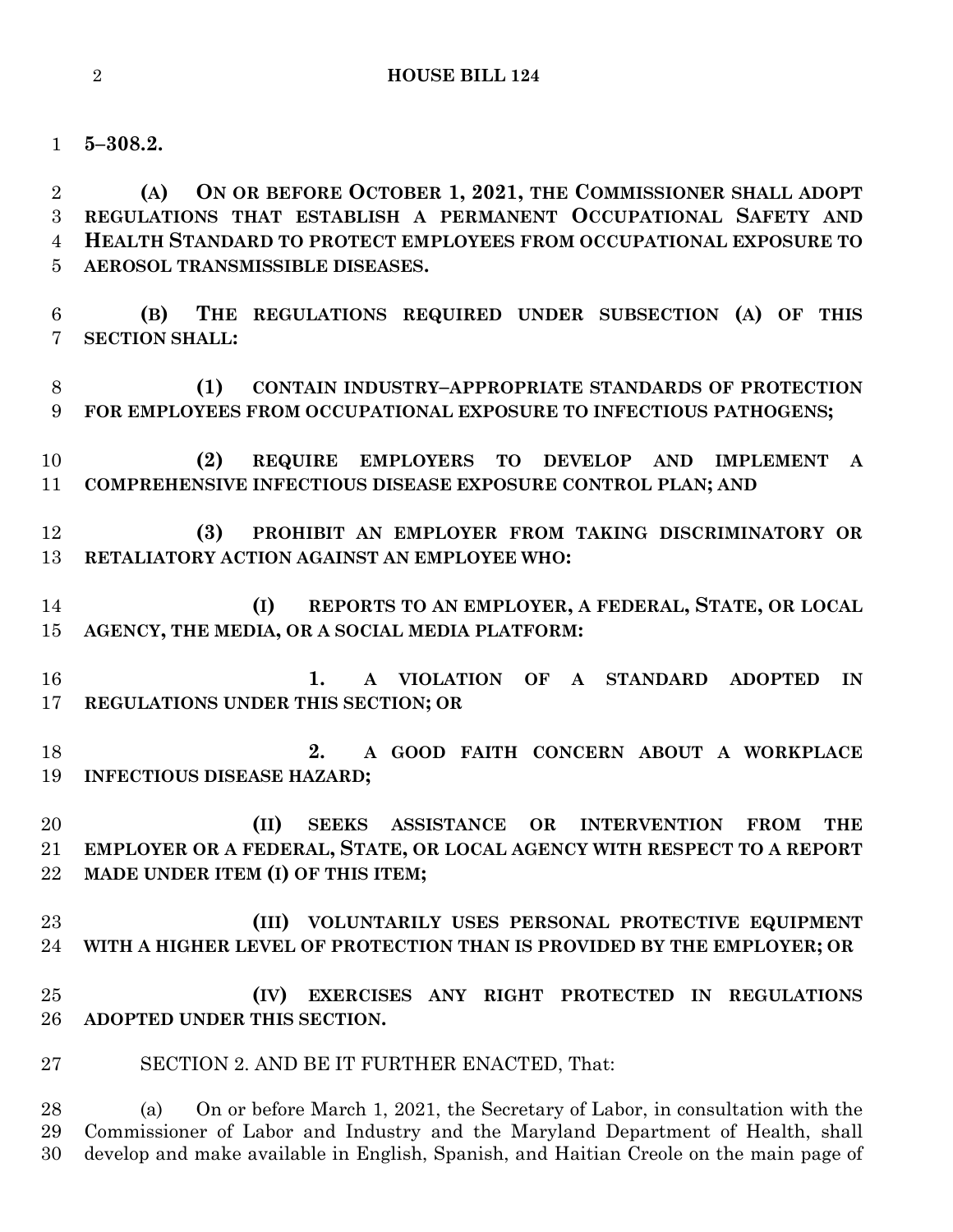## **HOUSE BILL 124** 3

| 1<br>$\overline{2}$   | the Maryland Department of Labor website an Emergency Temporary Occupational Safety<br>and Health Standard to Protect Employees From COVID-19 for use by employers. |          |    |                                                                                                                                                         |  |
|-----------------------|---------------------------------------------------------------------------------------------------------------------------------------------------------------------|----------|----|---------------------------------------------------------------------------------------------------------------------------------------------------------|--|
| $\boldsymbol{3}$<br>4 | (b)<br>Protect Employees From COVID-19 shall:                                                                                                                       |          |    | The Emergency Temporary Occupational Safety and Health Standard to                                                                                      |  |
| $\overline{5}$        | (1)                                                                                                                                                                 | include: |    |                                                                                                                                                         |  |
| 6                     |                                                                                                                                                                     | (i)      | 1. | a definition for "exposure risk level";                                                                                                                 |  |
| 7                     |                                                                                                                                                                     |          | 2. | a gradient for exposure risk level; and                                                                                                                 |  |
| $8\,$<br>9            |                                                                                                                                                                     |          | 3. | factors to aid employers in determining exposure risk<br>levels with which to classify individual jobs and persons in a workplace; and                  |  |
| 10<br>11              | operating in the State;                                                                                                                                             | (ii)     |    | common exposure risk levels associated with each industry                                                                                               |  |
| 12<br>13              | (2)<br>including:                                                                                                                                                   |          |    | establish minimum safety standards based on each exposure risk level,                                                                                   |  |
| 14<br>15<br>16        | to an employee:                                                                                                                                                     | (i)      |    | respiratory protection and personal protective equipment<br>standards, including a requirement that employers provide, when necessary and at no cost    |  |
| 17                    |                                                                                                                                                                     |          | 1. | cotton face masks;                                                                                                                                      |  |
| 18                    |                                                                                                                                                                     |          | 2. | face shields;                                                                                                                                           |  |
| 19                    |                                                                                                                                                                     |          | 3. | gloves; and                                                                                                                                             |  |
| 20                    |                                                                                                                                                                     |          | 4. | other personal protective equipment;                                                                                                                    |  |
| 21                    |                                                                                                                                                                     | (ii)     |    | physical distancing standards requiring employers to:                                                                                                   |  |
| 22<br>23              | of distance between them; and                                                                                                                                       |          | 1. | enable employees and visitors to work with at least 6 feet                                                                                              |  |
| 24<br>25<br>26        | time;                                                                                                                                                               |          | 2. | reduce capacity, modify processing or production lines,<br>and stagger workers across shifts to minimize the number of individuals in a facility at any |  |
| 27                    |                                                                                                                                                                     | (iii)    |    | sanitation standards requiring employers to:                                                                                                            |  |
| 28<br>29              | using soap and water;                                                                                                                                               |          | 1. | provide employees the ability to regularly wash hands                                                                                                   |  |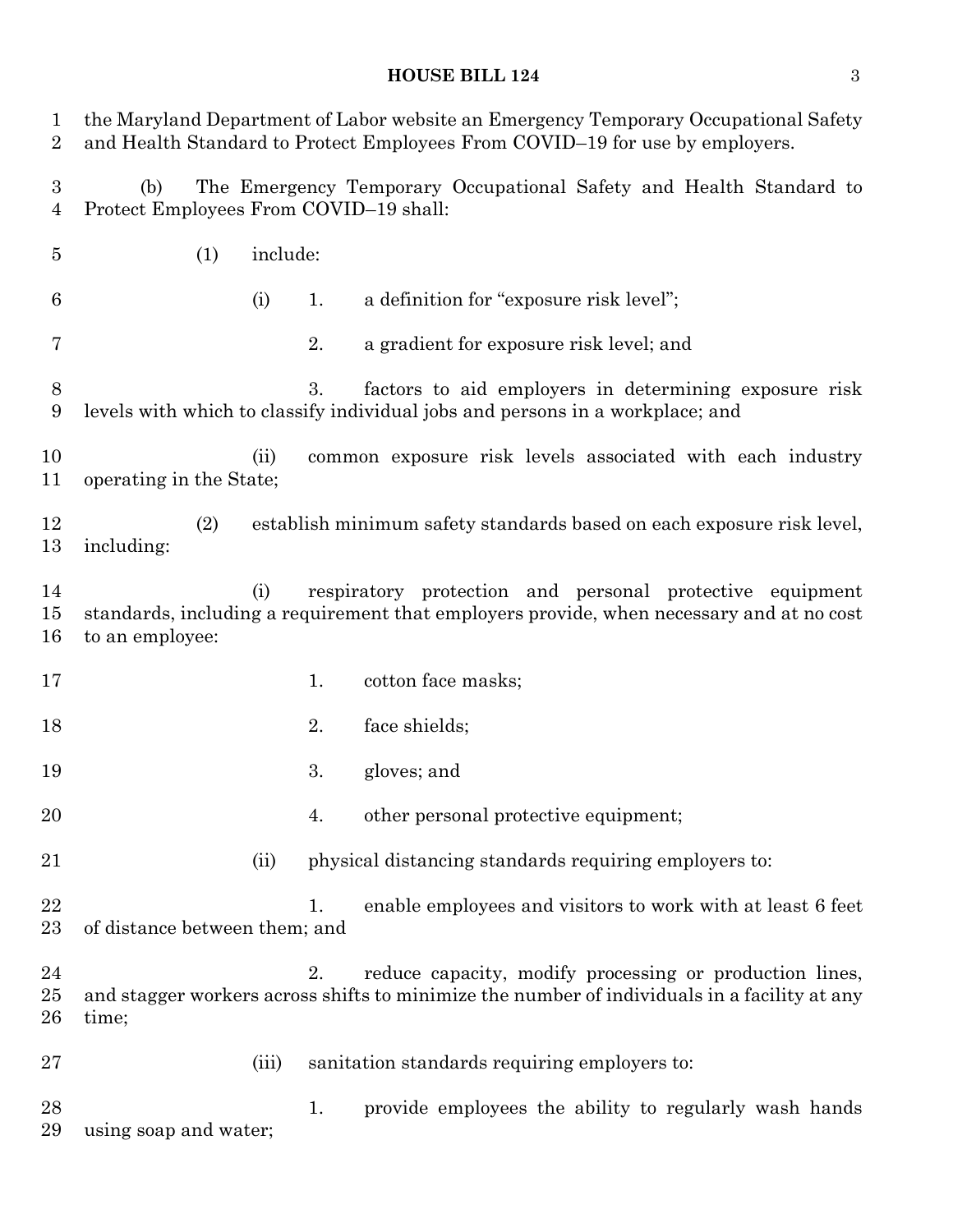|                                         | <b>HOUSE BILL 124</b><br>$\overline{4}$                                                                                                                                                |    |                                                                                                                                                                                                                                               |  |  |  |
|-----------------------------------------|----------------------------------------------------------------------------------------------------------------------------------------------------------------------------------------|----|-----------------------------------------------------------------------------------------------------------------------------------------------------------------------------------------------------------------------------------------------|--|--|--|
| $\mathbf 1$<br>$\overline{2}$           | the workplace;                                                                                                                                                                         | 2. | provide hand sanitizers in multiple locations throughout                                                                                                                                                                                      |  |  |  |
| $\boldsymbol{3}$<br>4                   | and                                                                                                                                                                                    | 3. | regularly clean and disinfect frequently touched surfaces;                                                                                                                                                                                    |  |  |  |
| $\overline{5}$<br>$\boldsymbol{6}$<br>7 | clean and disinfect areas in the workplace where<br>4.<br>employees known, or suspected, to be infected with COVID-19 have been before allowing<br>other employees access to the area; |    |                                                                                                                                                                                                                                               |  |  |  |
| 8                                       | (iv)                                                                                                                                                                                   |    | requirements for ventilation; and                                                                                                                                                                                                             |  |  |  |
| 9                                       | (v)                                                                                                                                                                                    |    | training and safety protocols; and                                                                                                                                                                                                            |  |  |  |
| 10<br>11                                | prohibit an employer from taking discriminatory or retaliatory action<br>(3)<br>against an employee who:                                                                               |    |                                                                                                                                                                                                                                               |  |  |  |
| 12<br>13                                | (i)<br>media or on a social media platform for:                                                                                                                                        |    | reports the employer to a federal, State, or local agency or to the                                                                                                                                                                           |  |  |  |
| 14<br>15<br>16                          | or                                                                                                                                                                                     | 1. | a violation in accordance with the regulations adopted<br>under § 5-308.2 of the Labor and Employment Article, as enacted by Section 1 of this Act;                                                                                           |  |  |  |
| 17<br>18                                | hazard;                                                                                                                                                                                | 2. | a good faith concern about a workplace infectious disease                                                                                                                                                                                     |  |  |  |
| 19<br>20                                | (ii)                                                                                                                                                                                   |    | seeks assistance or intervention from the employer or a federal,<br>State, or local agency with respect to a report made under item (i) of this item;                                                                                         |  |  |  |
| 21<br>22                                | (iii)                                                                                                                                                                                  |    | voluntarily uses personal protective equipment with a higher<br>level of protection than that which is provided by the employer; or                                                                                                           |  |  |  |
| 23                                      | (iv)                                                                                                                                                                                   |    | is required to quarantine due to COVID-19 exposure.                                                                                                                                                                                           |  |  |  |
| 24<br>25                                | $\left( \mathrm{c} \right)$                                                                                                                                                            |    | The Emergency Temporary Occupational Safety and Health Standard to<br>Protect Employees From COVID-19 shall require each employer to:                                                                                                         |  |  |  |
| 26<br>27                                | (1)<br>increase the risk of COVID-19 infection;                                                                                                                                        |    | assess the employer's workplace for hazards and job tasks that could                                                                                                                                                                          |  |  |  |
| 28                                      | (2)                                                                                                                                                                                    |    | classify each job task according to potential hazards;                                                                                                                                                                                        |  |  |  |
| 29<br>30<br>31                          | (3)                                                                                                                                                                                    |    | implement respiratory protection standards, personal protective<br>equipment standards, social distancing standards, sanitation standards, ventilation, and<br>training and safety standards established by the Emergency Temporary Standard; |  |  |  |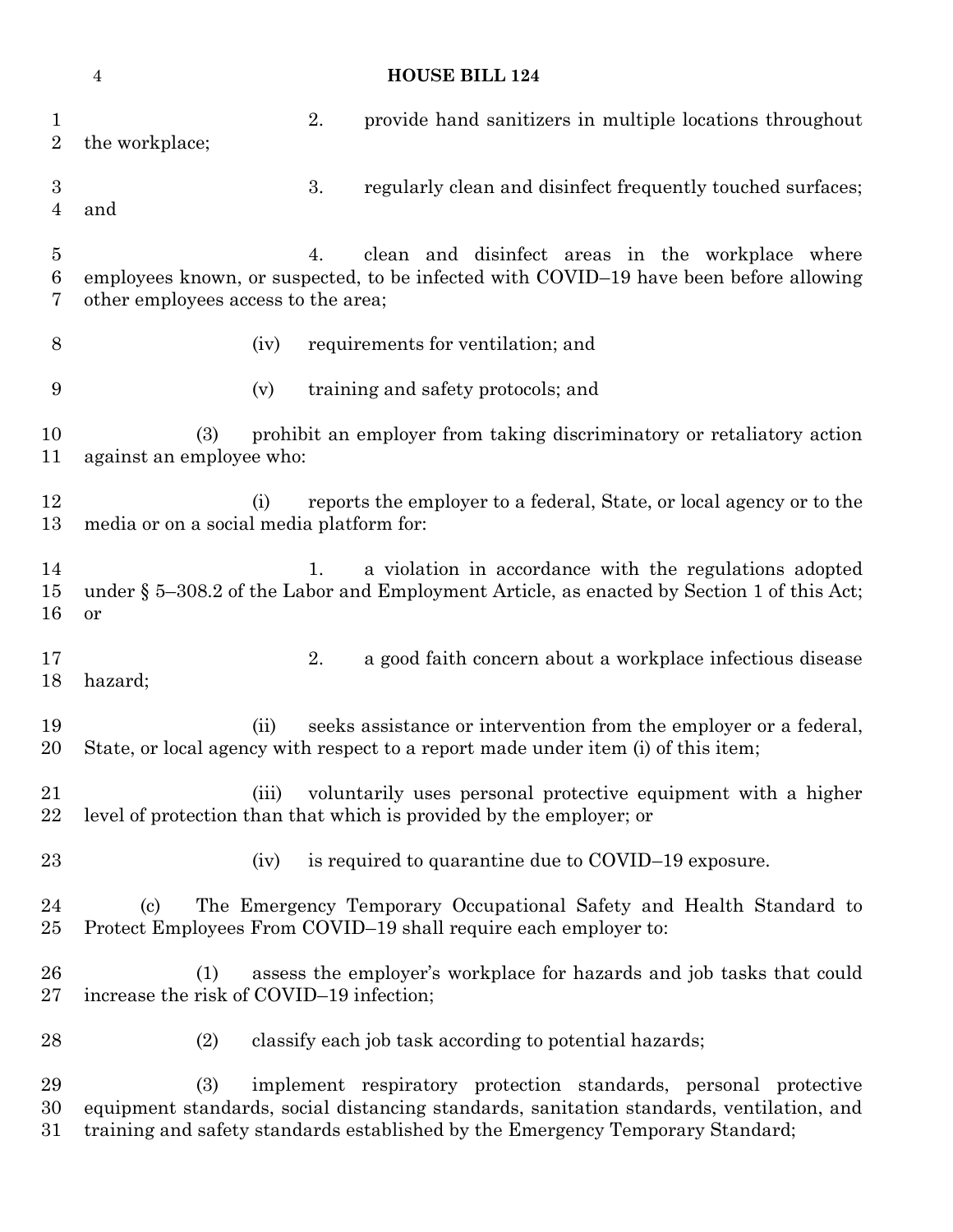## **HOUSE BILL 124** 5

| $\mathbf{1}$                        | develop and implement policies and procedures by which:<br>(4)                                                                                                                                             |
|-------------------------------------|------------------------------------------------------------------------------------------------------------------------------------------------------------------------------------------------------------|
| $\sqrt{2}$<br>$\boldsymbol{3}$<br>4 | an employee shall report when that employee or another<br>(i)<br>individual present at a job site is experiencing symptoms consistent with COVID-19 and<br>no alternative diagnosis has been made; and     |
| 5<br>6                              | (ii)<br>an employee may access personal records related to that<br>employee's disease exposure and diagnosis;                                                                                              |
| 7<br>8                              | develop and implement a notification and response system to inform<br>(5)<br>employees regarding potential workplace exposure to COVID-19;                                                                 |
| 9<br>10<br>11                       | notify the Commissioner of Labor and Industry and the Maryland<br>(6)<br>Department of Health within 24 hours after the confirmation of a positive case of<br>$COVID-19;$                                  |
| 12<br>13<br>14                      | notify the Commissioner of Labor and Industry within 24 hours after<br>(7)<br>the confirmation of three or more employees at a workplace testing positive for COVID-19<br>within a 14-day period;          |
| 15<br>16                            | develop and implement written policies and procedures for an employee<br>(8)<br>diagnosed with COVID-19 to return to work;                                                                                 |
| 17<br>18                            | take appropriate action to disinfect potentially contaminated workplace<br>(9)<br>areas in the case of a reported infection;                                                                               |
| 19<br>20                            | not allow an employee potentially infected with COVID-19 to<br>(10)<br>(i)<br>remain in the workplace until:                                                                                               |
| 21<br>$22\,$                        | the employee has been approved to return to work by a<br>1.<br>health care provider;                                                                                                                       |
| 23<br>24                            | at least 3 days have passed since the resolution of a fever<br>2.<br>without the use of medications and respiratory function has improved; and                                                             |
| $25\,$<br>26                        | 3.<br>at least 10 days have passed since the onset of symptoms;<br>and                                                                                                                                     |
| $27\,$<br>28<br>29                  | prohibit an employer from taking action against an employee<br>(ii)<br>who is diagnosed with COVID-19 and removed from the workplace until such a time as<br>medical advice allows the employee to return; |
| 30<br>$31\,$                        | ensure that access to common areas, breakrooms, and lunchrooms is<br>(11)<br>closed or adheres to the Emergency Temporary Standards;                                                                       |
| $32\,$                              | post in a location visible to employees at the work site:<br>(12)                                                                                                                                          |